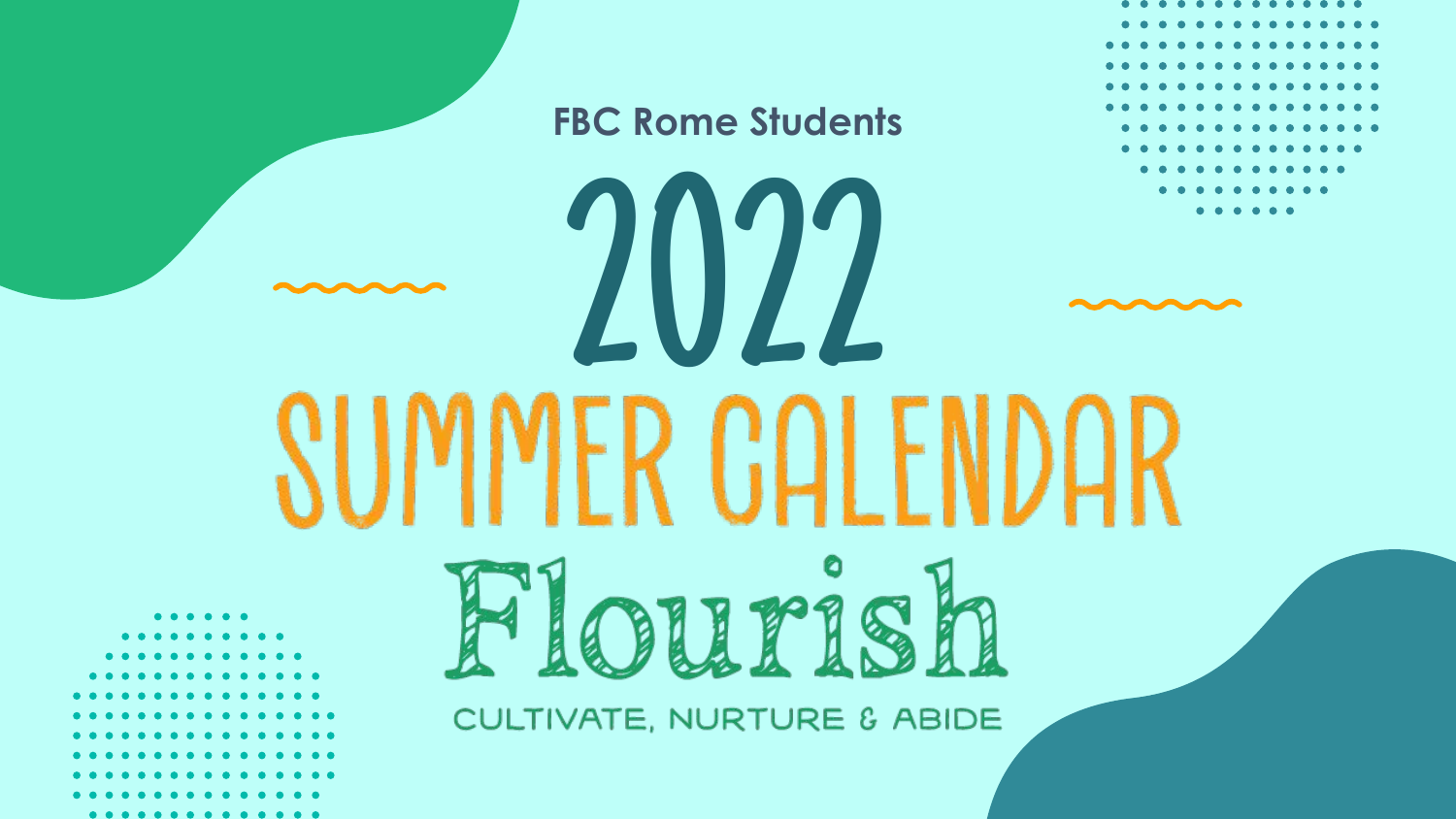**2022 - CALENDAR** 

 $\bigcap$ 



05 mm

|   | Sun            | Mon           | Tue                      | Wed                      | Thu        | Fri              | Sat            |
|---|----------------|---------------|--------------------------|--------------------------|------------|------------------|----------------|
|   | $\overline{1}$ | $\sqrt{2}$    | $\mathfrak{Z}$           | $\overline{4}$           | $\sqrt{5}$ | $\boldsymbol{6}$ | $\overline{7}$ |
|   | 8              | $\mathcal{P}$ | $10$                     | $\overline{\phantom{a}}$ | 12         | 13               | 4              |
|   | $15\,$         | 16            | $17\,$                   | $18\,$                   | $19$       | 20               | 21             |
|   | 22             | 23            | 24                       | 25                       | 26         | 27               | 28             |
| 9 | 29             | $30\,$        | $\overline{\phantom{a}}$ | $\sqrt{2}$               | $\Im$      | $\sqrt{2}$       | $\mathcal S$   |

| <b>Important Dates</b>                   |  |  |  |  |  |
|------------------------------------------|--|--|--|--|--|
| <b>Darlington School Graduation</b>      |  |  |  |  |  |
| Armuchee High School<br>Graduation       |  |  |  |  |  |
| Rome and Model High School<br>Graduation |  |  |  |  |  |
| <b>Memorial Day</b>                      |  |  |  |  |  |
|                                          |  |  |  |  |  |
|                                          |  |  |  |  |  |
|                                          |  |  |  |  |  |
|                                          |  |  |  |  |  |
|                                          |  |  |  |  |  |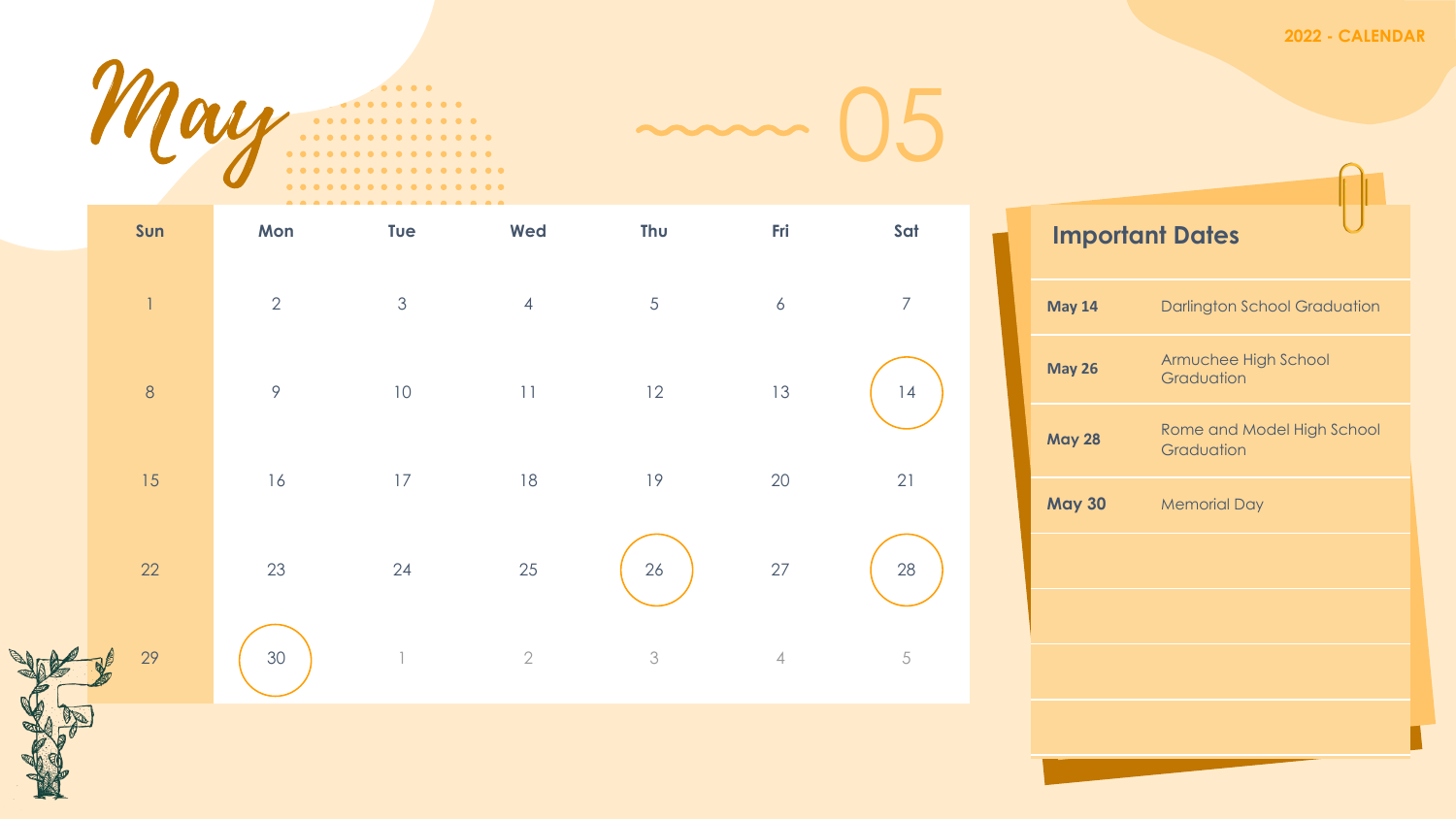## **2022 - CALENDAR**







## **Important Dates**

| Jun 1                   | Let's Flourish   4:00-9:00 pm<br>• Bluem • Dinner- Harvest Moon<br>• Mountains Ice Cream |
|-------------------------|------------------------------------------------------------------------------------------|
| Jun <sub>3</sub>        | Mystery Lunch   11:30 am                                                                 |
| <b>Jun 12</b>           | Summer Kick-Off at the<br>Bagby's   6:00-8:00pm                                          |
| <b>Jun 15</b>           | Diving into the WORD at the<br>Keith's   6pm-8pm                                         |
| <b>Jun 20-23</b>        | <b>Vacation Bible School</b>                                                             |
| <b>Jun 26-</b><br>Jul 1 | Passport Youth Camp<br>Greensboro, NC                                                    |
|                         |                                                                                          |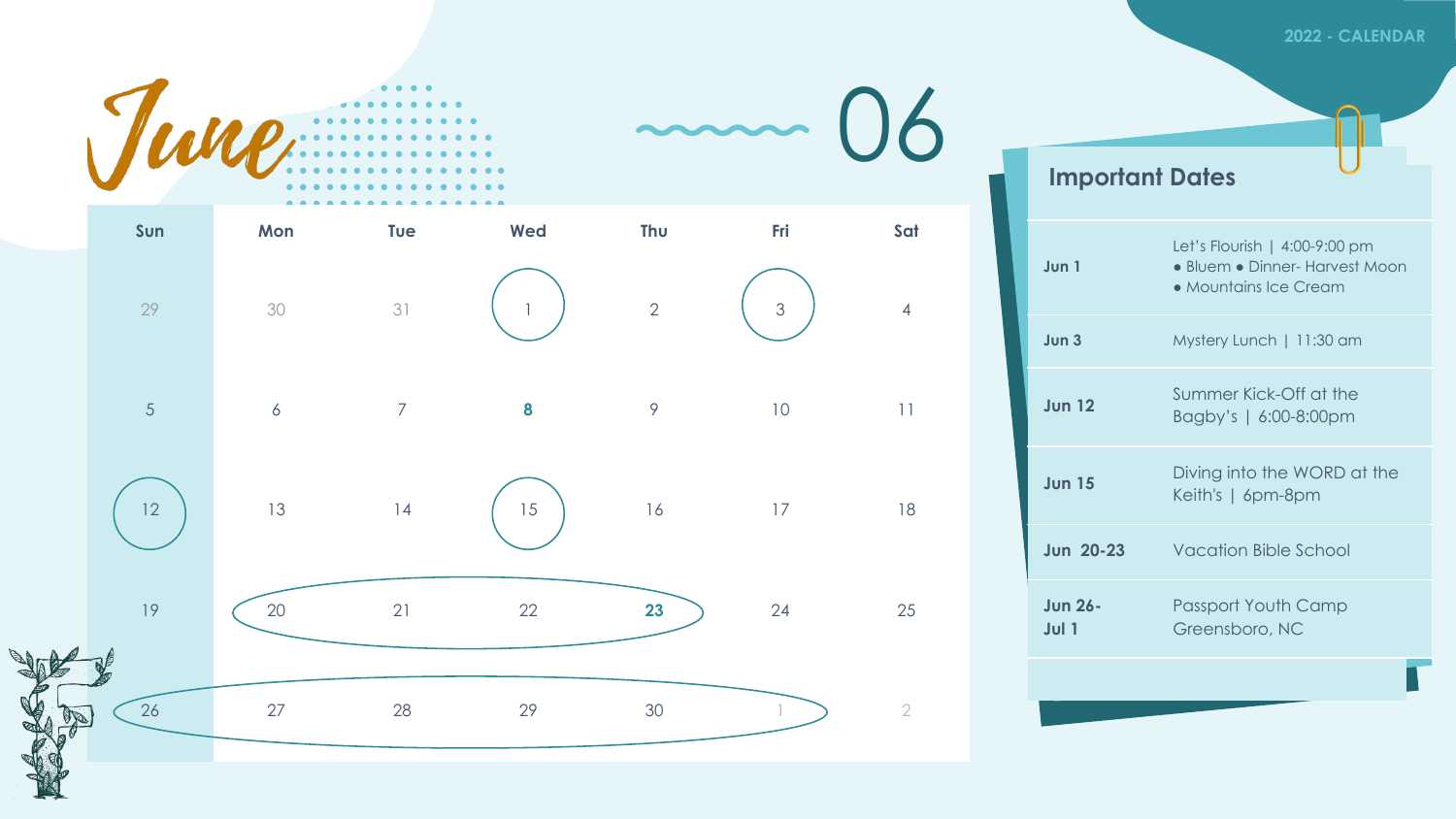July  $\begin{array}{cccccccccccccc} \bullet & \bullet & \bullet & \bullet & \bullet & \bullet \end{array}$  $\bullet\bullet\bullet$ 

mm 07

|  | 2022 - CALENDAR |
|--|-----------------|
|--|-----------------|

|   | Sun            | Mon             | Tue            | Wed              | Thu            | Fri          | Sat                     |
|---|----------------|-----------------|----------------|------------------|----------------|--------------|-------------------------|
|   | 26             | $27\,$          | $28\,$         | 29               | $30\,$         | $\mathbf{1}$ | $\overline{\mathbf{2}}$ |
|   | $\mathfrak{S}$ | $\overline{4}$  | $\overline{5}$ | $\boldsymbol{6}$ | $\overline{7}$ | 08           | $\mathcal{P}$           |
|   | $10\,$         | $\overline{11}$ | $12 \,$        | $13\,$           | $\sqrt{14}$    | $15\,$       | 16                      |
|   | $17\,$         | 18              | 19             | $20\,$           | 21             | $22\,$       | $23\,$                  |
|   | 24             | 25              | 26             | 27               | 28             | 29           | 30                      |
| P | 31             | $\overline{1}$  | $\sqrt{2}$     | $\Im$            | $\sqrt{ }$     | $\mathcal S$ | $\acute{\rm{o}}$        |

| <b>Important Dates</b> |                                                   |  |
|------------------------|---------------------------------------------------|--|
| Jul 6                  | Diving into the WORD at the<br>Sumner's   6pm-8pm |  |

| <b>Jul 10</b>    | Outdoor Fun at the Poyner's<br>6pm-8pm            |
|------------------|---------------------------------------------------|
| <b>Jul 12-16</b> | Senior Trip-TBD                                   |
| <b>Jul 20</b>    | Diving into the WORD at the<br>$Hood's$   6pm-8pm |
| <b>Jul 25</b>    | Mystery Lunch   11:30 am                          |
| <b>Jul 28</b>    | <b>Six Flags</b>                                  |
| <b>Jul 30</b>    | End Of Summer Fun:<br>Lake Day                    |
|                  |                                                   |